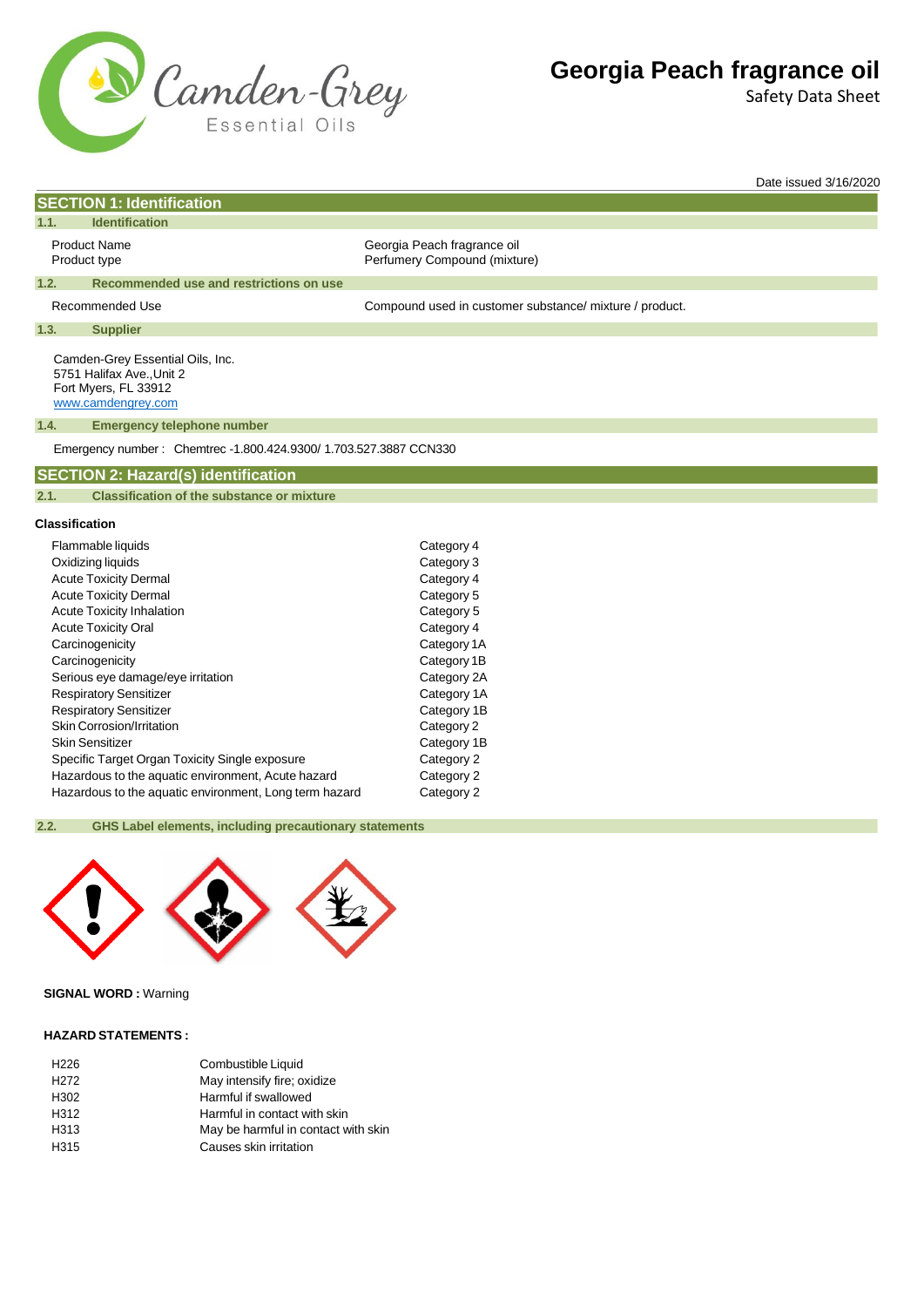Safety Data Sheet



| H317                             | May cause an allergic skin reaction                                                         |
|----------------------------------|---------------------------------------------------------------------------------------------|
| H319                             | Causes serious eye irritation                                                               |
| H333                             | May be harmful if inhaled                                                                   |
| H334                             | May cause allergy or asthma symptoms or breathing difficulties if inhaled.                  |
| H350                             | May cause cancer.                                                                           |
| H371                             | May cause damage to organ.                                                                  |
| H401                             | Toxic to aquatic life.                                                                      |
| H411                             | Toxic to aquatic life with long lasting effects                                             |
| H302+H312                        | Harmful if swallowed. Harmful in contact with skin                                          |
| H302+H332                        | Harmful if swallowed. Harmful if inhaled                                                    |
| H303+H313                        | May be harmful if swallowed. May be harmful in contact with skin                            |
| H303+H333                        | May be harmful if swallowed. May be harmful if inhaled                                      |
| H312+H332                        | Harmful in contact with skin. Harmful if inhaled                                            |
| H313+H333                        | May be harmful in contact with skin. May be harmful if inhaled                              |
| H315+H320                        | Causes skin irritation. Causes eye irritation                                               |
| H302+H312+H332                   | Harmful if swallowed. Harmful in contact with skin. Harmful if inhaled                      |
| H303+H313+H333                   | May be harmful if swallowed. May be harmful in contact with skin. May be harmful if inhaled |
| <b>PRECAUTIONARY STATEMENTS:</b> |                                                                                             |
|                                  |                                                                                             |

| P <sub>101</sub> | If medical advice is needed, have product container or label at hand.                            |
|------------------|--------------------------------------------------------------------------------------------------|
| P <sub>102</sub> | Keep out of reach of children.                                                                   |
| P <sub>103</sub> | Keep out of reach of children.                                                                   |
| P201             | Obtain special instructions before use.                                                          |
| P <sub>202</sub> | Do not handle until all safety precautions have been read and understood.                        |
| P210             | Keep away from heat/sparks/open flames/hot surfaces - No smoking.                                |
| P220             | Keep/Store away from clothing/combustible materials.                                             |
| P221             | Take any precaution to avoid mixing with combustibles.                                           |
| P <sub>235</sub> | Keep cool.                                                                                       |
| P260             | Do not breathe dust/fume/gas/mist/vapors/spray.                                                  |
| P <sub>261</sub> | Avoid breathing dust/fume/gas/mist/vapors/spray.                                                 |
| P <sub>264</sub> | Wash hands thoroughly after handling.                                                            |
| P270             | Do not eat, drink or smoke when using this product.                                              |
| P272             | Contaminated work clothing should not be allowed out of the workplace.                           |
| P273             | Avoid release to the environment.                                                                |
| P280             | Wear protective gloves/protective clothing/eye protection/face protection.                       |
| P284             | Wear respiratory protection.                                                                     |
| P311             | Call a POISON CENTER or doctor/physician.                                                        |
| P312             | Call a POISON CENTER or doctor/physician if you feel unwell.                                     |
| P313             | Get medical advice/attention.                                                                    |
| P330             | Rinse mouth.                                                                                     |
| P338             | Remove contact lenses, if present and easy to do. Continue rinsing.                              |
| P340             | Remove victim to fresh air and keep at rest in a position comfortable for breathing.             |
| P342             | If experiencing respiratory symptoms:                                                            |
| P351             | Rinse cautiously with water for several minutes.                                                 |
| P352             | Wash with plenty of soap and water.                                                              |
| P362             | Take off contaminated clothing and wash before reuse.                                            |
| P364             | Wash it before reuse                                                                             |
| P391             | Collect spillage. Hazardous to the aquatic environment                                           |
| P403             | Store in a well-ventilated place.                                                                |
| P405             | Store locked up.                                                                                 |
| P301+P312        | IF SWALLOWED: call a POISON CENTER or doctor/physician IF you feel unwell.                       |
| P304+P312        | IF INHALED: Call a POISON CENTER or doctor/physician if you feel unwell.                         |
| P304+P340        | IF INHALED: Remove victim to fresh air and Keep at rest in a position comfortable for breathing. |
| P308+P313        | IF exposed or concerned: Get medical advice/attention.                                           |
| P308+311         | IF exposed or concerned: Call a POISON CENTER or doctor/physician.                               |
| P313+P337        | IF eye irritation persists: Get medical advice/attention.                                        |
| P332+P313        | IF SKIN irritation occurs: Get medical advice/attention.                                         |
| P333+P313        | IF SKIN irritation or rash occurs: Get medical advice/attention.                                 |
| P342+P311        | IF experiencing respiratory symptoms: call a POISON CENTER or doctor/physician.                  |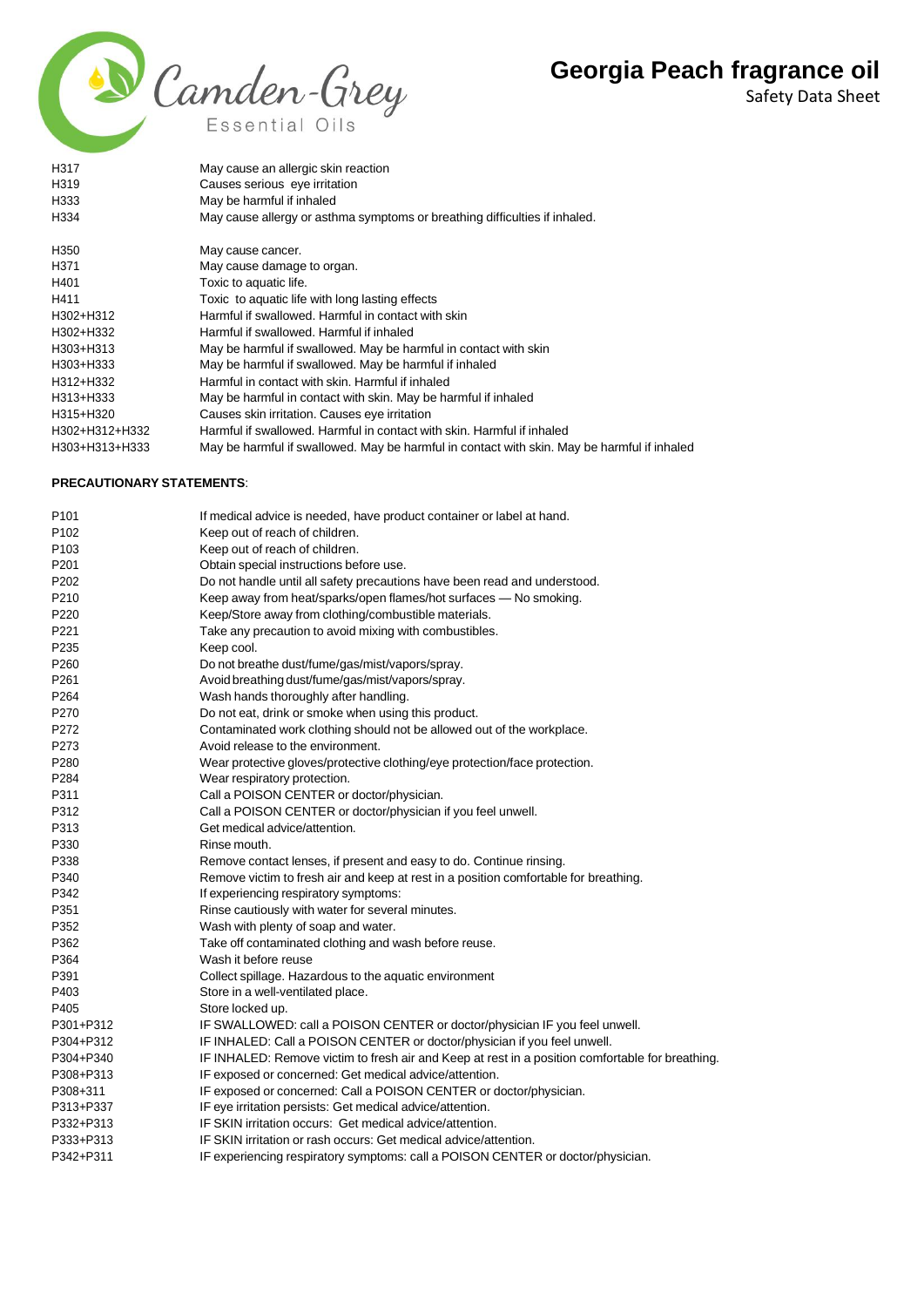Safety Data Sheet

Camden-Grey

P362+P364 Take off contaminated clothing and wash before reuse. P403+P235 Store in a well-ventilated place. Keep cool. P305+P351+P338 IF IN EYES: Rinse cautiously with water for several minutes. Remove contact lenses, if present and easy to do. Continue rinsing.

### **SECTION 3: Composition/information on ingredients**

Essential Oi

| <b>Chemical Name</b>                    | <b>CAS Number</b> | Weight %   |
|-----------------------------------------|-------------------|------------|
| 1,2-Benzenedicarboxylic acid            | 84-66-2           | 10% to 20% |
| 4-Hydroxydecanoic acid gamma-lactone    | 706-14-9          | 2% to 5%   |
| 3,7-Dimethyl-1,6-octadien-3-ol          | 78-70-6           | 2% to 5%   |
| Amyl Cinnamal                           | 122-40-7          | 2% to 5%   |
| Phenirate                               | 103-60-6          | 2% to 5%   |
| alpha, alpha-Dimethylphenethyl butyrate | 10094-34-5        | 1% to 2%   |

\* Toxic chemical subject to the reporting requirements of section 313 of Title III and of 40 CFR 372.

#### **INGREDIENTS**:

The identity of the specific components of this mixture is proprietary information and is regarded to be a trade secret, in accordance with Paragraph 1910.1200 of Title 29 of the Code of Federal Regulations. Please refer to Section 2 for Health Hazard Identification based on the evaluation of the individual components.

| <b>SECTION 4: First-aid measures,</b>            |                                                                                                                                                                                                                                    |  |  |
|--------------------------------------------------|------------------------------------------------------------------------------------------------------------------------------------------------------------------------------------------------------------------------------------|--|--|
| <b>Description of first aid measures</b><br>4.1. |                                                                                                                                                                                                                                    |  |  |
| Eyes                                             | Immediately flush eyes with water for at least 15 minutes. If irritation persists, seek medical attention.                                                                                                                         |  |  |
| <b>Skin</b>                                      | Remove contaminated clothing. Wash affected areas with plenty of soap and water. If irritation develops, seek medical<br>attention.                                                                                                |  |  |
| Ingestion<br>Inhalation                          | Rinse mouth with water and obtain medical advice<br>Remove from exposure to fresh air. If breathing has stopped or is difficult, administer artificial respiration and oxygen if<br>available. Seek medical attention immediately. |  |  |

**Notes to physicians or first aid providers**

In the event of a genuine medical emergency, additional information will be revealed to a qualified health professional.

## **SECTION 5: Fire-fighting measures**

**Suitable extinguishing media:** Carbon Dioxide, Dry Chemical, Foam, or other NON-Aqueous material.

**Unsuitable extinguishing media**: Do not use the direct water jet on burning material.

**Special hazards arising from the substance /mixture:** Empty containers retain product residue (liquid or vapor) and can be dangerous. They should be rinsed with water and disposed of properly. Soaked rags or paper may pose a spontaneous combustion hazard in unsealed trash receptacles.

**During firefighting:** Water may be ineffective

**Hazardous combustion products:** Carbon Dioxide, Carbon Monoxide and other unidentified organic compounds.

**Special protective equipment and precaution for fire fighters:** Treat as a chemical fire. Self-contained breathing apparatus and protective clothing should be worn when fighting fires involving chemicals.

**Advice for firefighters**: Further information: Standard Procedure for chemical fires.

#### **SECTION 6: Accidental release measures**

#### **ACCIDENTAL RELEASE MEASURES:**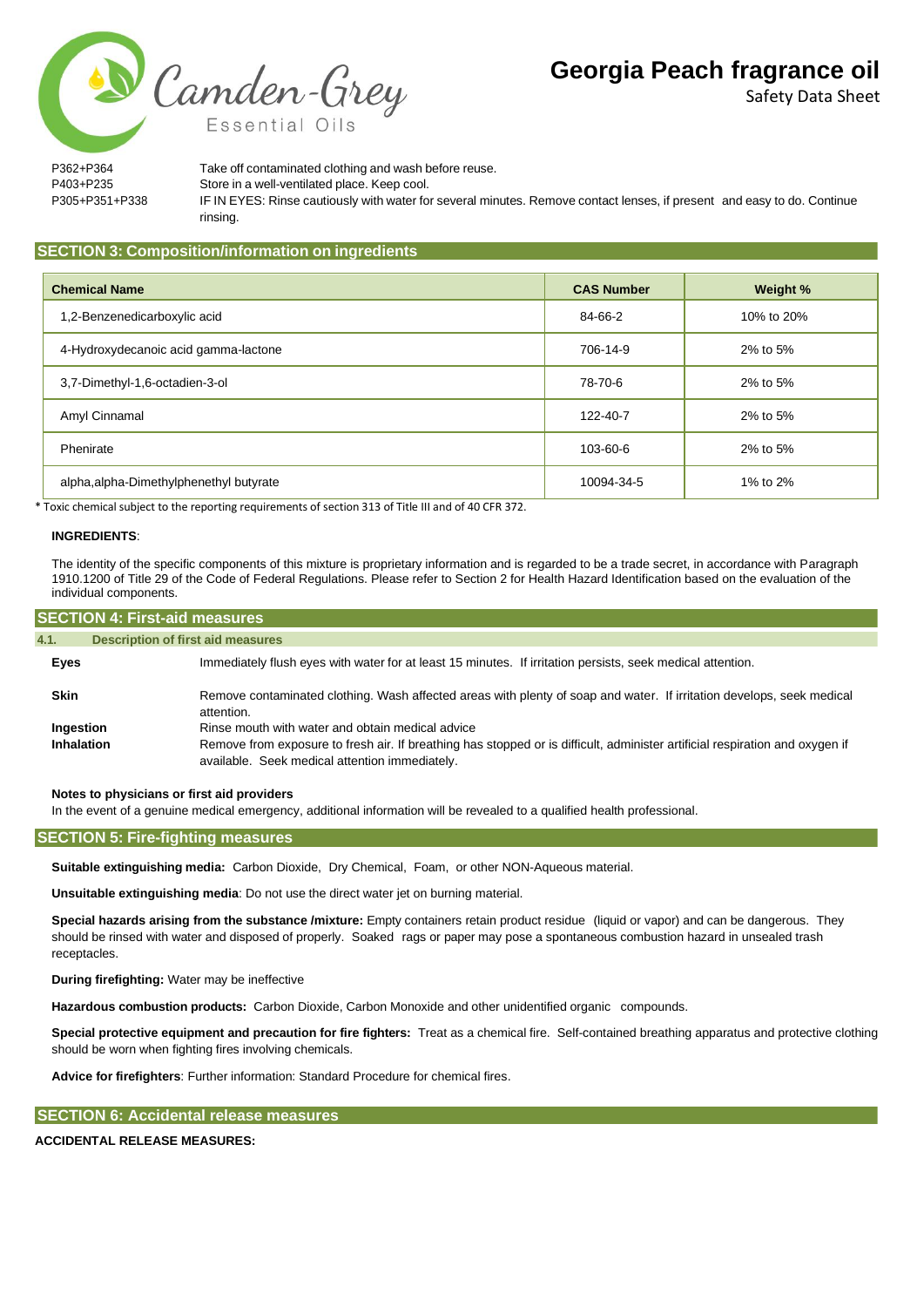

Safety Data Sheet

Eliminate all ignition sources. Ventilate Area. Contain spill and absorb spill onto inert material. Place material into a suitable container and dispose of in accordance with local regulations. DO NOT leave soaked rags or paper in unsealed receptacles as spontaneous combustion may sometimes occur under certain circumstances.

#### **ENVIRONMENTAL PRECAUTIONS**:

Keep away from drains, soil, surface and ground water.

#### **SECTION 7: Handling and storage**

#### **PRECAUTIONS FOR SAFE HANDLING**:

Apply good manufacturing and industrial hygiene practices with proper ventilation. Do not drink, eat or smoke while handling.

#### **HANDLING AND STORAGE**:

Use splash goggles or face shield when eye contact is possible. Respiratory protection is not generally required, if desired use NIOSH approved organic vapor respirator. Use chemical resistant gloves as needed to avoid prolonged or repeated contact. Store in a cool, dry, well ventilated area away from all sources of heat or flame.

#### **SECTION 8: Exposure controls/personal protection**

#### **PERSONAL PROTECTIVE EQUIPMENT**

**Respiratory protection:** If desired wear a NIOSH approved respirator. Avoid excessive inhalation of concentrated vapors. Apply local ventilation where appropriate.

**Eye protection:** Use tightly sealed splash goggles, face shield, or safety glasses with brow guards and side shields as may be appropriate.

Skin protection: Avoid skin contact. Use chemical resistant gloves as needed to avoid prolonged or repeated contact. Use of a rubber apron is recommended when handling large quantities of this material.

**Work/hygienic practices:** Good personal hygiene practices should be used. Wash hands after any contact, before breaks and meals, and at the end of the work period. Contaminated clothing and shoes should be cleaned before using again.

**Other use precautions:** None generally required.

**Comments:** This material is intended for manufacturing use only. Contaminated equipment should be cleaned with soap and water. Do not discharge wash water into lakes, streams, ponds, or public waters.

#### **SECTION 9: Physical and chemical properties**

**Hazardous Decomposition Products** None Known.

| Information on basic physical and chemical properties |                                                 |  |
|-------------------------------------------------------|-------------------------------------------------|--|
| Color                                                 | Colorless                                       |  |
| Odour                                                 | Sweet juicy peach slices                        |  |
| Appearance                                            | Conforms to Standard                            |  |
| <b>Flash Point</b>                                    | 196 $^{\circ}$ F                                |  |
| <b>Flash Point Method</b>                             | <b>CLOSED CUP</b>                               |  |
| <b>Auto-Ignition Temperature</b>                      | Not Determined                                  |  |
| <b>Boiling Point/Range</b>                            | Not Determined                                  |  |
| <b>Melting Point</b>                                  | Not Determined                                  |  |
| <b>Viscosity</b>                                      | Liquid                                          |  |
| <b>Vapour Pressure</b>                                | Not Determined                                  |  |
| <b>Vapour Density</b>                                 | Not Determined                                  |  |
| <b>Solubility</b>                                     | Oil                                             |  |
| <b>Percent Voc</b>                                    |                                                 |  |
| <b>Specific Gravity</b>                               | 1.012                                           |  |
| <b>Evaporation Rate</b>                               | Less Than 1                                     |  |
| Refractive Index @ 25c                                | 1.4531                                          |  |
| <b>SECTION 10: Stability and reactivity</b>           |                                                 |  |
| <b>Chemical Stability</b>                             | Product is stable under normal storage and use. |  |
| <b>Possibility of Hazardous Reactions</b>             | None Known.                                     |  |
| <b>Conditions to Avoid</b>                            | Excessive heat, sparks or open flame.           |  |

**Materials to Avoid** Strong oxidizing agents or contamination with strong acids or alkalis.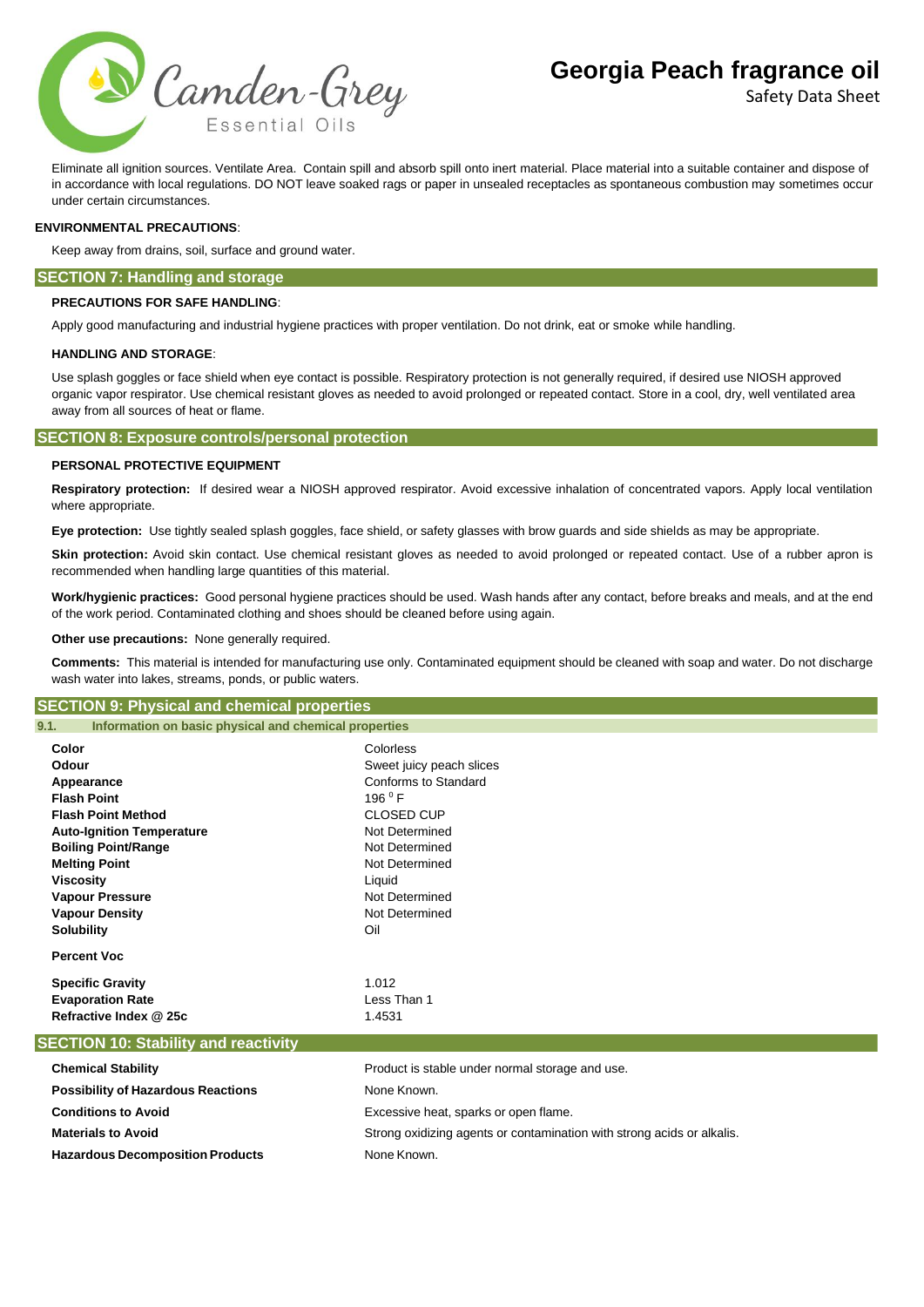

Safety Data Sheet

| <b>Reactivity</b>                             | None.                                                    |
|-----------------------------------------------|----------------------------------------------------------|
| <b>SECTION 11: Toxicological information</b>  |                                                          |
| Information on toxicological effects<br>11.1. |                                                          |
| <b>Acute Toxicity-Oral:</b>                   | (LD50: 2118.64) May be harmful if swallowed.             |
| <b>Acute Toxicity- Dermal:</b>                | (LD50: 4119.49) May be harmful in contact with skin.     |
| <b>Acute Toxicity-Inhalation:</b>             | (RAT) mg/L/4 hr (LC50: 72.69) May be harmful if inhaled. |
| <b>ACUTE EFFECTS</b>                          |                                                          |
| <b>Eye Contact:</b>                           | Causes serious eye irritation.                           |
| <b>Skin Irritation:</b>                       | Causes skin irritation                                   |
| <b>Skin Sensitization:</b>                    | May cause an allergic skin reaction.                     |
| <b>Respiratory Sensitization:</b>             | Not Classified-The classification criteria are not met.  |
| Target Organ:                                 | Single exposure: Not classified                          |
| <b>Germ Cell Mutagenicity:</b>                | Not classified.                                          |
| <b>Reproductive Toxicity:</b>                 | Not classified.                                          |
| <b>Aspiration Hazard:</b>                     | May be fatal if swallowed and enters airways.            |
| <b>SECTION 12: Ecological information</b>     |                                                          |
| <b>Acute Aquatic Toxicity</b>                 | Toxic to aquatic life.                                   |
| <b>Chronic Aquatic Toxicity</b>               | Toxic to aquatic life with long lasting effects.         |
| <b>Persistence and Degradability</b>          | No Data Available                                        |
| <b>Bio-Accumulative Potential</b>             | No Data Available                                        |
| <b>Mobility in Soil</b>                       | No data Available.                                       |
| <b>Other Adverse Effects</b>                  | No Data Available                                        |
| <b>Ecotoxicological Other Information</b>     | No Data Available                                        |
| <b>CECTION 13: Disposal considerations</b>    |                                                          |

## **SECTION 13: Disposal considerations**

**13.1. Disposal methods**

Do not allow product to reach sewage systems. Dispose off in accordance with all local and national regulations. Send to a licensed waste management company. The product should not be allowed to enter drains, water courses or the soil. Do not contaminate ponds, waterways or ditches with chemical or used container.

## **SECTION 14: Transport information**

| Regulator                                  |   | <b>Class Pack Group Sub Risk</b>  | $UN-nr$        |
|--------------------------------------------|---|-----------------------------------|----------------|
| U.S. DOT (Non-Bulk)                        |   | Not Regulated-Not Dangerous Goods |                |
| <b>Chemicals NOI</b>                       |   |                                   |                |
| <b>ADR/RID (International Road/Rail)</b>   |   |                                   |                |
| Environmentally Hazardous Substance,       | 9 | Ш                                 | <b>UN-3082</b> |
| Liquid, n.o.s.                             |   |                                   |                |
| <b>IATA (Air Cargo)</b>                    |   |                                   |                |
| <b>Environmentally Hazardous Substance</b> |   | Ш                                 | UN-3082        |
| Liquid, n.o.s.                             |   |                                   |                |
| <b>IMGD</b><br>(Sea)                       |   |                                   |                |
| <b>Environmentally Hazardous Substance</b> | 9 | Ш                                 | UN-3082        |
| Liquid, n.o.s.                             |   |                                   |                |

## **SECTION 15: Regulatory information**

#### **US FEDERAL REGULATIONS**

**TSCA (USA TOXIC SUBSTANCE CONTROL ACT):**